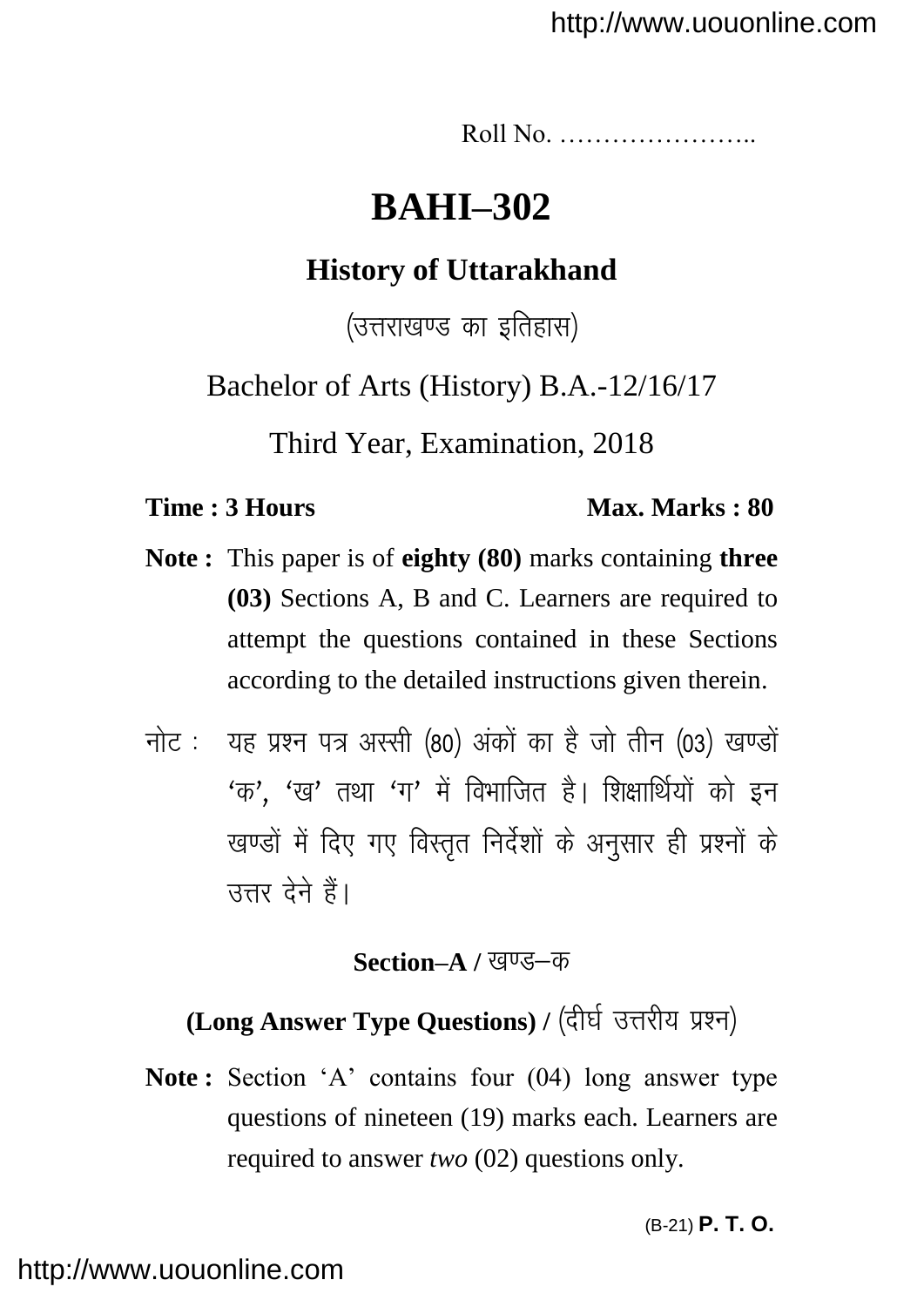### $121$

#### **BAHI-302**

- नोट: खण्ड 'क' में चार (04) दीर्घ उत्तरीय प्रश्न दिये गये हैं। प्रत्येक प्रश्न के लिए उन्नीस (19) अंक निर्धारित हैं। शिक्षार्थियों को इनमें से केवल दो (02) प्रश्नों के उत्तर देने हैं।
- Describe the archaeological sources of the history of  $1.$ Uttarakhand उत्तराखण्ड के इतिहास के परातात्त्विक स्रोतों का वर्णन कीजिए।
- $2.$ Who were Kuninda? Shed light on the Kuninda coins found in Uttarakhand. कणिंद कौन थे ? उत्तराखण्ड से प्राप्त कणिंद सिक्कों पर प्रकाश डालिए।
- $\mathcal{E}$ Give a brief introduction of Paurav-Varman kings and describe their political administration. पौरव-वर्मन शासकों का एक संक्षिप्त परिचय दीजिए और उनके राजनीतिक प्रशासन का विवरण दीजिए।
- Evaluate the role of Uttarakhand in the freedom  $\mathbf{4}$ . struggle. स्वतन्त्रता संग्राम में उत्तराखण्ड की भूमिका का मूल्यांकन कीजिए।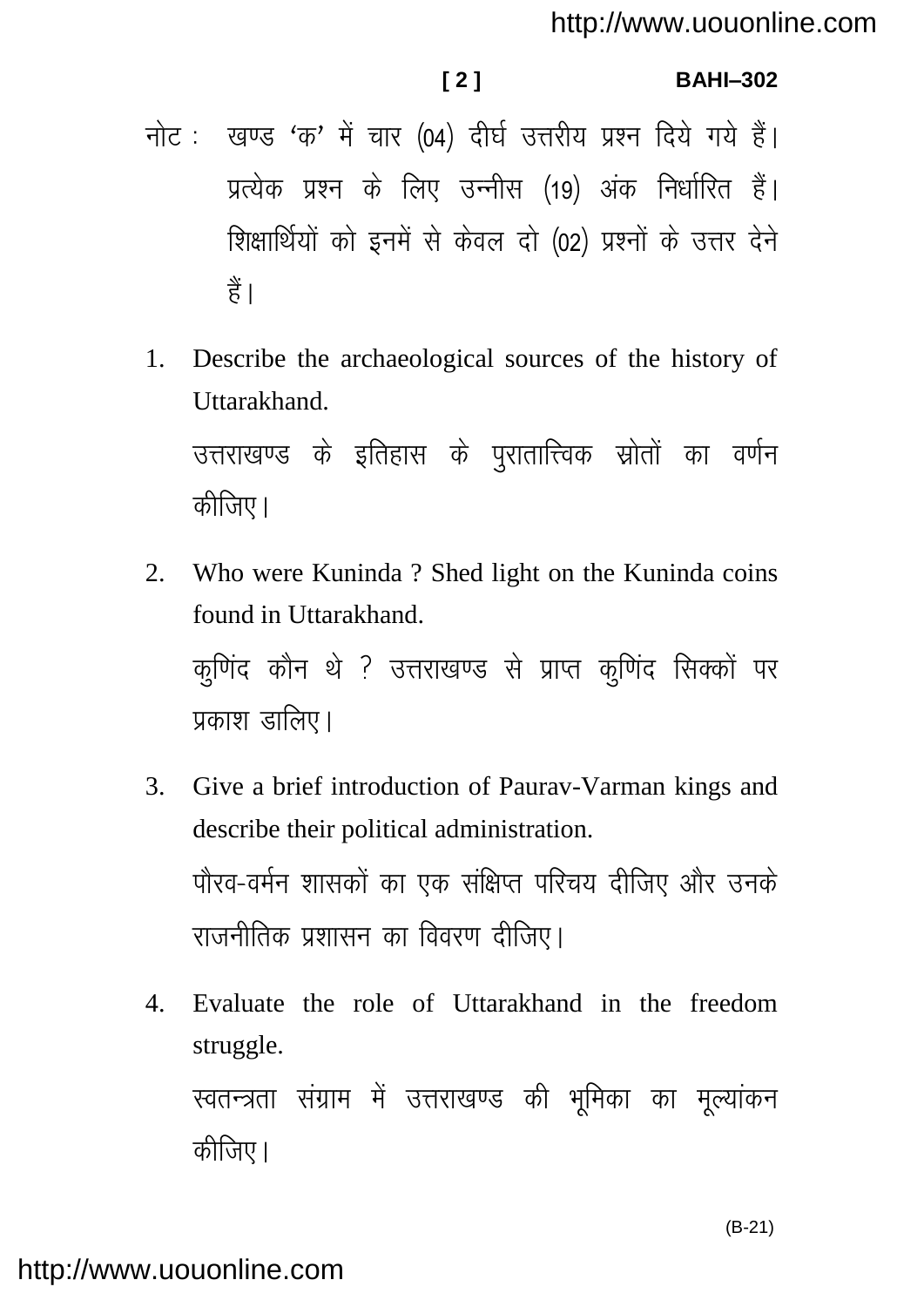#### **[ 3 ] BAHI–302**

### **Section–B / खण्ड–ख**

## (Short Answer Type Questions) / (लघु उत्तरीय प्रश्न)

- **Note :** Section "B" contains eight (08) short answer type questions of eight (08) marks each. Learners are required to answer *four* (04) questions only.
- नोट: खण्ड 'ख' में आठ (08) लघु उत्तरीय प्रश्न दिये गये हैं। प्रत्येक प्रश्न के लिए आठ (08) अंक निर्धारित हैं। शिक्षार्थियों को इनमें से केवल चार (04) प्रश्नों के उत्तर देने  $\frac{3}{5}$

Briefly discuss the following :

निम्नलिखित की संक्षेप में चर्चा कीजिए:

- 1. Rock Art <u>शैल चित्रण</u>
- 2. Flora and Fauna of Uttarakhand उत्तराखण्ड की वनस्पति एवं प्राणि जगत
- 3. Megalithic culture in Uttarakhand उत्तराखण्ड में महाष्म संस्कृति
- 4. Uttarakhand and Mythology उत्तराखण्ड एवं पौराणिक आख्यान
- 5. Modern press in Uttarakhand उत्तराखण्ड में आधनिक प्रेस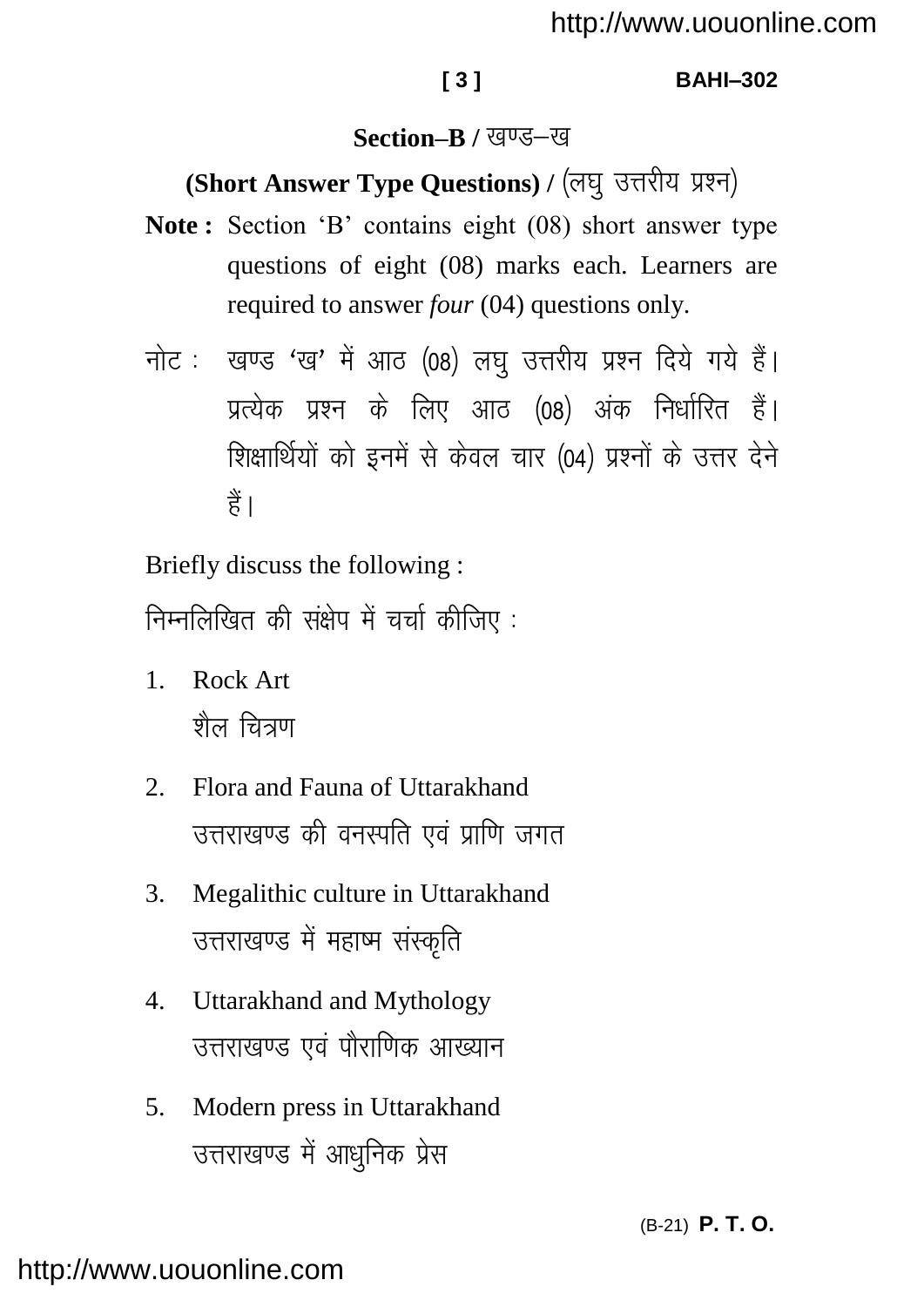#### **[ 4 ] BAHI–302**

- 6. Pandukeshwar Copper Plates पाण्डकेश्वर ताम्रपत्र
- 7. Kuli Begar movement कली बेगार आन्दोलन
- 8. Folk dances of Uttarakhand उत्तराखण्ड के लोक नृत्य

Section–C / खण्ड–ग

# (Objective Type Questions) / (वस्तुनिष्ठ प्रश्न)

- Note: Section 'C' contains ten (10) objective type questions of one (01) mark each. All the questions of this Section are compulsory.
- नोट: खण्ड 'ग' में दस (10) वस्तुनिष्ठ प्रश्न दिये गये हैं। प्रत्येक प्रश्न के लिए एक (01) अंक निर्धारित है। इस खण्ड के सभी पञ्ज अनिवार्य हैं।

Indicate whether the following statements are True *or* False : इंगित कीजिए कि निम्नलिखित कथन सत्य हैं या असत्य :

- 1. Flake method for making stone tools was in vogue in South India. (True/False) पाषाण उपकरणों के निर्माण हेतु फ्लेक प्रणाली दक्षिण भारत में प्रचलित थी।  $\sqrt{3}$ ।  $\sqrt{3}$ ।  $\sqrt{3}$ ।  $\sqrt{3}$ ।  $\sqrt{3}$ ।  $\sqrt{3}$ ।  $\sqrt{3}$ ।  $\sqrt{3}$ ।  $\sqrt{3}$ ।  $\sqrt{3}$ ।  $\sqrt{3}$ ।  $\sqrt{3}$ ।  $\sqrt{3}$ ।  $\sqrt{3}$ ।  $\sqrt{3}$ ।  $\sqrt{3}$ ।  $\sqrt{3}$ ।  $\sqrt{3}$ ।  $\sqrt{3}$ ।  $\sqrt{3}$ ।  $\sqrt{3}$ ।  $\sqrt{3}$ ।  $\sqrt{3}$ ।
- 2. Polyandry was in vogue in Jonsaari Tribe. (True/False) जौनसारी जनजाति में बहुपति प्रथा का प्रचलन था।

(सत्य / असत्य)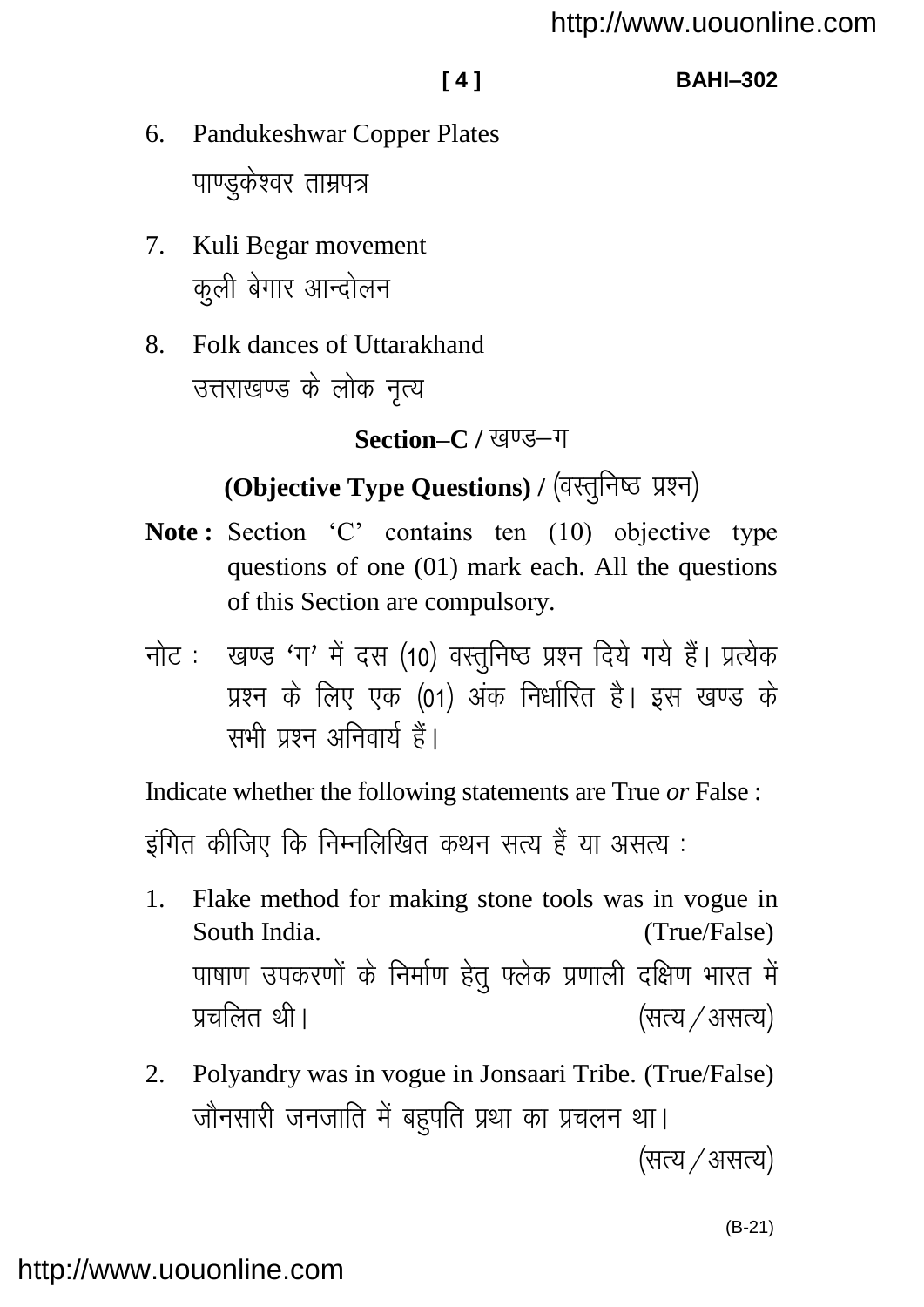#### **[ 5 ] BAHI–302**

- 3. Number of women is more in the male –female ratio in Uttarakhand. (True/False) उत्तराखण्ड में पुरुष-स्त्री अनुपात में स्त्रियों की संख्या अधिक है। बाह्य स्वादित करने के लिए असत्य)
- 4. Bajpur was founded by the Chandra King Kalyan Chanda. (True/False) बाजपुर की स्थापना चन्द्र शासक कल्याण चन्द ने की थी। (सत्य / असत्य)
- 5. The term "Wazir" is found for the first time in the copper plate of Prithvipati Shah of 1663-64.

```
(True/False)
```
पृथ्वीपति शाह के 1663-64 के ताम्रपत्र में 'वजीर' शब्द प्रथम बार मिलता है।  $($ सत्य $/$ असत्य)

Fill in the blanks :

रिक्त स्थानों की पूर्ति कीजिए:

- 6. Gomukha is related with .............. river. गोमुख का सम्बन्ध """"""""""" नदी से है।
- 7. Katyuri King ............"s rock edict was found from Bageshwar temple. कत्यूरी शासक """"""""""""" का प्रस्तर अभिलेख बागेश्वर मन्दिर से मिला था।

(B-21) **P. T. O.**